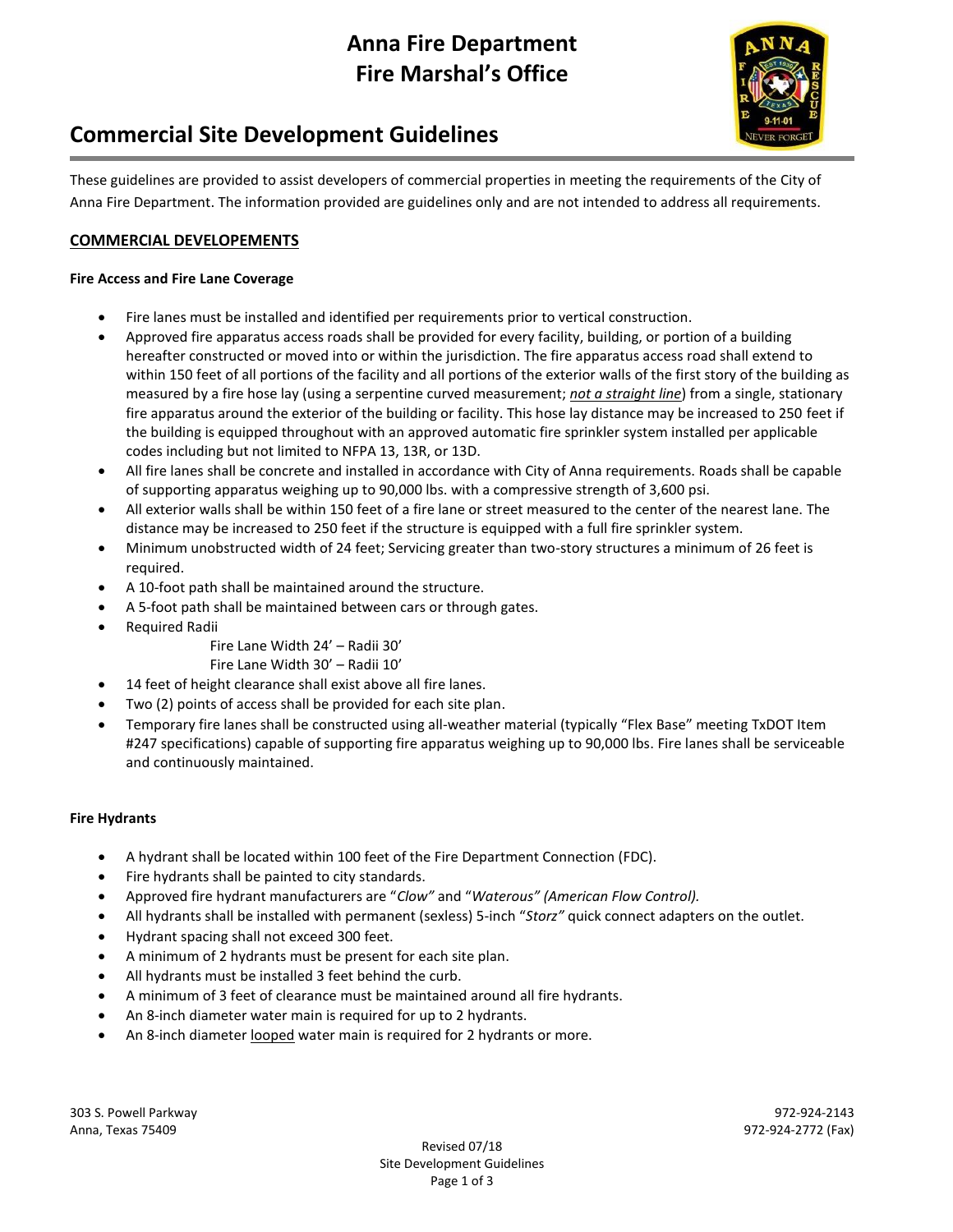# **Anna Fire Department Fire Marshal's Office**



### **Commercial Site Development Guidelines**

#### **Fire Sprinklers**

- Sprinklers are required for structures that are 6,000 sq. ft. in size or greater OR have an occupant load of 300 persons or more in the following occupancies: Group A-1, Group A-3, Group A-4
- Sprinklers are required in private clubs that are 5,000 sq. ft. in size or greater OR have an occupant load of 100 persons or more in the following occupancy: Group A-2 (this includes banquet halls, night clubs, restaurants, taverns, and bars)
- Sprinklers are required in all mini warehouses and self-service storage facilities.
- Sprinklers are required in multi-story structures where the highest accessible floor level extends 35 feet or more above the fire lane.
- High-rise structures must also be equipped with a temporary standpipe while under construction.
- Riser rooms shall be separated from the rest of the building and used only for the purposes of fire suppression and/or fire alarm and control systems. The following are examples of prohibited equipment and/or facilities in a riser room: water heaters/boilers, mop sinks, roof access, electrical, and storage. Dimensional requirements for riser rooms are as follows: Rooms serving a single riser must be 20 sq. ft. in size with a minimum 4' wide dimension; rooms serving multiple risers may require additional square footage. All riser rooms shall be *directly accessible from the exterior of the structure* and the door shall be equipped with signage in accordance with the written policy statements of the Fire Department.
- Exterior vaults containing double-check valves and/or backflow prevention assemblies for underground fire water lines are not permitted. Double-check valves shall be installed in the riser room, the main sprinkler control valve room, or as directed by the fire marshal.
- All Fire Departments Connections (FDC's) must be installed remotely and outside of a structure's collapse zone.
- Fire Department Connections must be located within 50 feet of fire lanes and within 100 feet of fire hydrants. *Knox* Company FDC locking caps are required on each FDC.

#### **Underground Storage Tanks**

- UST's shall not be installed beneath the fire lane.
- A separate permit is required through the Fire Marshal's Office.

#### **Above Ground Storage Tanks**

- AST's are allowed in Light Industrial Districts only.
- The maximum amount of storage shall be 30,000 gallons per site.
- Distance to property lines, buildings, public ways
- AST's shall not be installed in the fire lane.
- Variances must be approved by the Fire Marshal in other than Light Industrial Zoning.
- A separate permit is required through the Fire Marshal's Office.